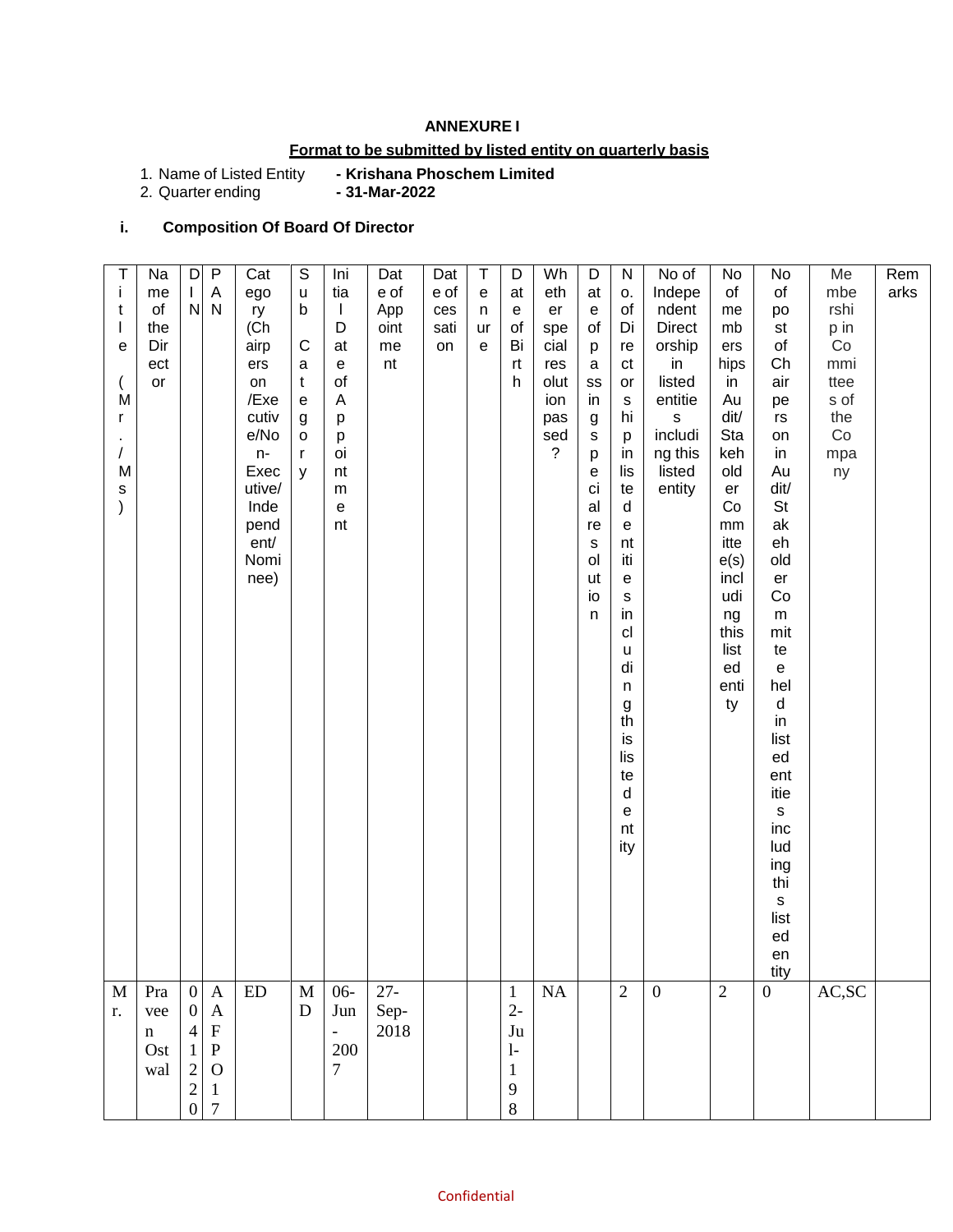|                   |                                                       | $\boldsymbol{7}$                                                                                                        | $\ensuremath{\mathfrak{Z}}$<br>3                                                                                                                           |                          |                                            |                        |                             | $\boldsymbol{0}$                                                                                                      |           |                                                                                                                                         |                |                  |                  |                  |                                               |  |
|-------------------|-------------------------------------------------------|-------------------------------------------------------------------------------------------------------------------------|------------------------------------------------------------------------------------------------------------------------------------------------------------|--------------------------|--------------------------------------------|------------------------|-----------------------------|-----------------------------------------------------------------------------------------------------------------------|-----------|-----------------------------------------------------------------------------------------------------------------------------------------|----------------|------------------|------------------|------------------|-----------------------------------------------|--|
| $\mathbf M$<br>r. | Ma<br>hen<br>dra<br>Ku<br>mar<br>Ost<br>wal           | $\boldsymbol{0}$<br>$\overline{0}$<br>$\overline{4}$<br>$\mathbf{1}$<br>$\sqrt{2}$<br>$\mathbf{1}$<br>6<br>3            | $\rm K$<br>$\mathbf{A}$<br>$\mathbf{A}$<br>$\mathbf{A}$<br>${\bf P}$<br>$\mathbf{O}$<br>5<br>6<br>$\mathbf{1}$<br>$\overline{c}$                           | $C\,\, \&$<br><b>NED</b> | $26 -$<br>Ma<br>$\mathbf{r}$ –<br>201<br>9 | $26 -$<br>Sep-<br>2019 |                             | $\boldsymbol{0}$<br>$1-$<br>Ju<br>$\mathbf{1}$<br>$\mathbf{1}$<br>9<br>5<br>6                                         | Yes       | $\sqrt{2}$<br>$6-$<br>${\bf S}$<br>ep<br>$\overline{\phantom{a}}$<br>$\overline{c}$<br>$\boldsymbol{0}$<br>$\mathbf{1}$<br>9            | $\overline{2}$ | $\boldsymbol{0}$ | $\mathbf{1}$     | $\boldsymbol{0}$ |                                               |  |
| $\mathbf M$<br>r. | Pan<br>kaj<br>Ost<br>wal                              | $\boldsymbol{0}$<br>$\frac{2}{5}$<br>$8\,$<br>6<br>8<br>$\boldsymbol{0}$<br>6                                           | $\mathbf L$<br>$\mathbf{A}$<br>$\boldsymbol{\mathsf{A}}$<br>$\, {\bf B}$<br>${\bf P}$<br>$\mathbf{O}$<br>3<br>3<br>5<br>$\boldsymbol{0}$<br>$\overline{Q}$ | <b>NED</b>               | $26 -$<br>Ma<br>$\mathbf{r}$ –<br>201<br>9 | $26 -$<br>Sep-<br>2019 |                             | $\sqrt{2}$<br>$5-$<br>D<br>$\rm ec$<br>$\overline{\phantom{a}}$<br>$\mathbf{1}$<br>9<br>$\overline{7}$<br>$\tau$      | Yes       | $\overline{2}$<br>$6-$<br>${\bf S}$<br>ep<br>$\overline{\phantom{a}}$<br>$\overline{c}$<br>$\boldsymbol{0}$<br>$\mathbf{1}$<br>9        | $\overline{2}$ | $\boldsymbol{0}$ | $\overline{2}$   | $\overline{0}$   |                                               |  |
| $\mathbf M$<br>r. | Sun<br>$\mathrm{i} \mathbf{l}$<br>Kot<br>hari         | $\boldsymbol{0}$<br>$\sqrt{2}$<br>$\boldsymbol{0}$<br>5<br>6<br>5<br>$\sqrt{6}$<br>9                                    | $\mathbf{A}$<br>$\mathbf M$<br>W<br>${\bf P}$<br>$\rm K$<br>$\overline{7}$<br>3<br>6<br>5<br>$\mathbf E$                                                   | ${\rm ED}$               | $14-$<br>Feb<br>$\blacksquare$<br>200<br>8 | $01-$<br>Apr-<br>2019  |                             | $\boldsymbol{0}$<br>$4-$<br>$\mathbf M$<br>ay<br>$\overline{\phantom{a}}$<br>$\mathbf{1}$<br>9<br>$\overline{7}$<br>6 | <b>NA</b> |                                                                                                                                         | $\mathbf{1}$   | $\boldsymbol{0}$ | $\boldsymbol{0}$ | $\boldsymbol{0}$ |                                               |  |
| $\mathbf M$<br>r. | As<br>his<br>$\boldsymbol{\textbf{h}}$<br>Kot<br>hari | $\boldsymbol{0}$<br>$6 \mid$<br>$\overline{4}$<br>$\mathbf{1}$<br>$\mathbf{1}$<br>$\overline{4}$<br>$\overline{c}$<br>9 | $\mathbf{A}$<br>$\mathbf T$<br>W<br>${\bf P}$<br>${\bf K}$<br>$\boldsymbol{2}$<br>$\sqrt{6}$<br>$\sqrt{6}$<br>$\overline{\mathcal{A}}$<br>$\, {\bf B}$     | ID                       | $02 -$<br>Ma<br>$\mathbf{r}$ –<br>201<br>5 | $18-$<br>Sep-<br>2020  | $\boldsymbol{7}$<br>$\,8\,$ | $\boldsymbol{0}$<br>$2-$<br>$\mathrm{J}\mathrm{u}$<br>$n-$<br>$\mathbf{1}$<br>9<br>$8\,$<br>5                         | Yes       | $\mathbf{1}$<br>$8-$<br>${\bf S}$<br>ep<br>$\qquad \qquad -$<br>$\sqrt{2}$<br>$\boldsymbol{0}$<br>$\begin{array}{c} 2 \\ 0 \end{array}$ | $\mathbf{1}$   | $\mathbf{1}$     | $\mathbf{1}$     | $\mathbf{1}$     | $\mathbf{AC},\!\mathbf{SC}$<br>$,\!{\rm NRC}$ |  |
| $\mathbf M$<br>r. | <b>Bh</b><br>eru<br>Lal<br>Ost<br>wal                 | $\overline{0}$<br>$8\,$<br>$\frac{3}{7}$<br>$\overline{7}$<br>$\begin{array}{c} 2 \\ 6 \end{array}$<br>$\,8\,$          | $\boldsymbol{\mathsf{A}}$<br>$\mathbf{A}$<br>$\, {\bf B}$<br>${\bf P}$<br>$\mathcal{O}$<br>$\mathbf{1}$                                                    | $\rm ID$                 | $26 -$<br>$\rm{Ma}$<br>$r-$<br>201<br>9    | $26 -$<br>Sep-<br>2019 | $\overline{3}$<br>$1\,$     | $\boldsymbol{0}$<br>$1-$<br>Ja<br>$n-$<br>$\mathbf{1}$<br>9<br>$\sqrt{6}$                                             | Yes       | $\overline{2}$<br>$6-$<br>${\bf S}$<br>ep<br>-<br>$\overline{c}$<br>$\boldsymbol{0}$                                                    | $\overline{2}$ | $\overline{2}$   | $\overline{3}$   | $\overline{0}$   |                                               |  |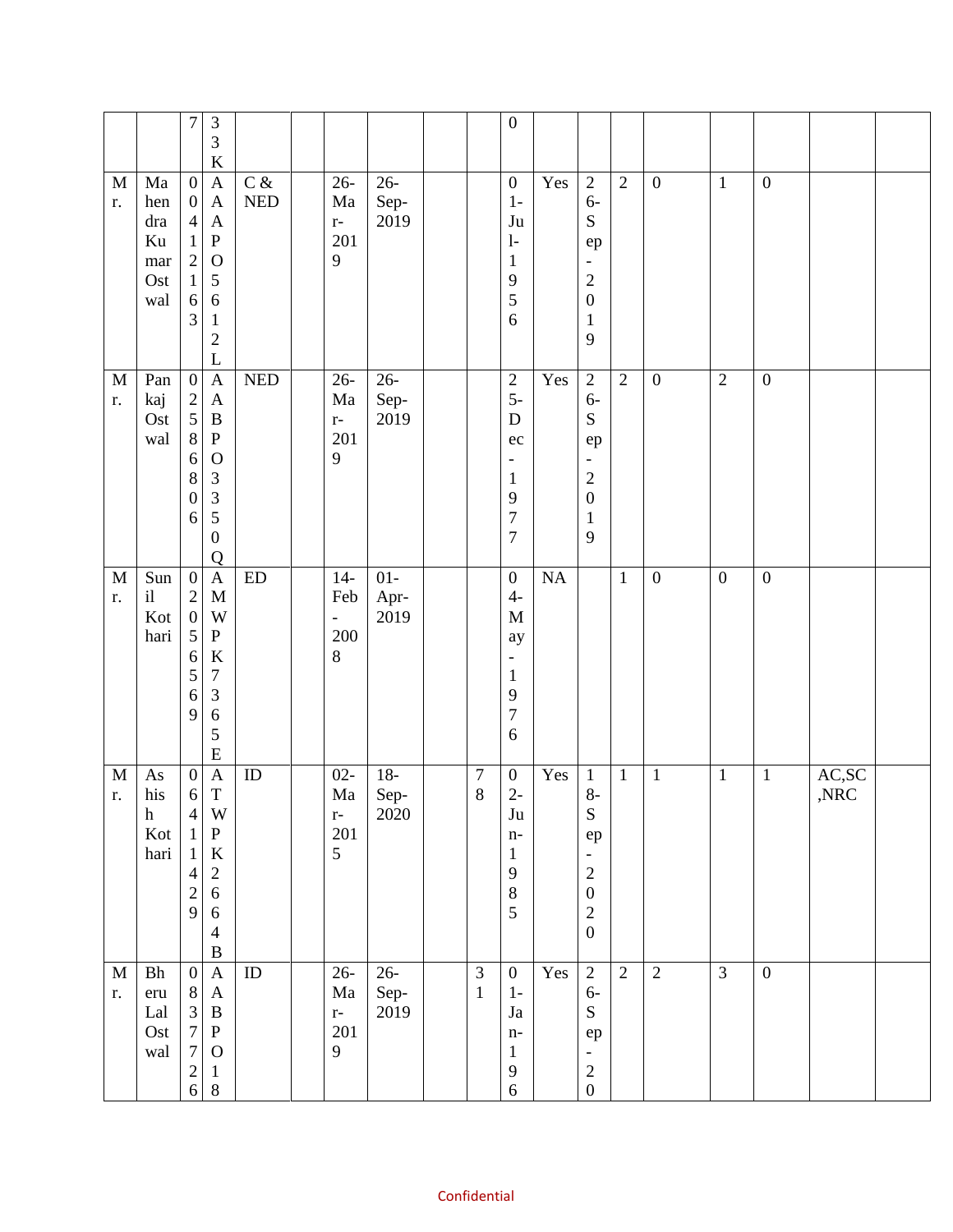|                        |          | $\mathfrak{2}$   | $\,8\,$                   |          |                |        |                  | $\overline{4}$ |          | $\mathbf{1}$     |              |              |              |              |                             |  |
|------------------------|----------|------------------|---------------------------|----------|----------------|--------|------------------|----------------|----------|------------------|--------------|--------------|--------------|--------------|-----------------------------|--|
|                        |          |                  | $\overline{4}$            |          |                |        |                  |                |          | 9                |              |              |              |              |                             |  |
|                        |          |                  | $H_{\rm}$                 |          |                |        |                  |                |          |                  |              |              |              |              |                             |  |
| $\mathbf M$            | Pra      | $\mathbf{0}$     | $\boldsymbol{\mathsf{A}}$ | $\rm ID$ | $17 -$         | $26 -$ | 9                | $\mathbf{1}$   | Yes      | $\overline{2}$   | $\mathbf{1}$ | $\mathbf{1}$ | $\mathbf{1}$ | $\mathbf{1}$ | $\mathbf{AC},\!\mathbf{SC}$ |  |
| r.                     | dee      | 6                | $\mathbf{A}$              |          | De             | Sep-   | $\boldsymbol{0}$ | $6-$           |          | $6-$             |              |              |              |              | ,NRC                        |  |
|                        | p        | $\overline{4}$   | ${\bf R}$                 |          | $C-$           | 2019   |                  | $\mathbf{O}$   |          | ${\bf S}$        |              |              |              |              |                             |  |
|                        | $\rm Ag$ |                  | ${\bf P}$                 |          | 201            |        |                  | ct             |          | ep               |              |              |              |              |                             |  |
|                        | arw      | $\frac{5}{8}$    | $\mathbf{A}$              |          | $\overline{2}$ |        |                  | -              |          |                  |              |              |              |              |                             |  |
|                        | al       | 5                | $\overline{4}$            |          |                |        |                  | $\mathbf{1}$   |          | $\sqrt{2}$       |              |              |              |              |                             |  |
|                        |          | 3                | $\mathbf{9}$              |          |                |        |                  | 9              |          | $\boldsymbol{0}$ |              |              |              |              |                             |  |
|                        |          | $\mathbf 1$      | 5                         |          |                |        |                  | 6              |          | $\mathbf{1}$     |              |              |              |              |                             |  |
|                        |          |                  | $\overline{2}$            |          |                |        |                  | 5              |          | 9                |              |              |              |              |                             |  |
|                        |          |                  | $\mathbf G$               |          |                |        |                  |                |          |                  |              |              |              |              |                             |  |
| $\mathbf M$            | Pri      | $\mathbf{0}$     | $\mathbf H$               | ID       | $19-$          | $19-$  | 6                | $\mathfrak{Z}$ | $\rm No$ |                  | $\mathbf{1}$ | $\mathbf{1}$ | $\mathbf{0}$ | $\mathbf{0}$ | <b>NRC</b>                  |  |
|                        |          | $\tau$           | ${\bf E}$                 |          | De             |        | 3                | $0-$           |          |                  |              |              |              |              |                             |  |
| $\mathbf{r}\mathbf{s}$ | yan      |                  |                           |          |                | Dec-   |                  |                |          |                  |              |              |              |              |                             |  |
| $\ddot{\phantom{a}}$   | ka       | 6                | E                         |          | $C-$           | 2016   |                  | $\mathbf N$    |          |                  |              |              |              |              |                             |  |
|                        | Sur      | $\boldsymbol{7}$ | ${\bf P}$                 |          | 201            |        |                  | $\mathbf 0$    |          |                  |              |              |              |              |                             |  |
|                        | ana      | 9                | ${\bf S}$                 |          | 6              |        |                  | $V -$          |          |                  |              |              |              |              |                             |  |
|                        |          | 6                | $\overline{7}$            |          |                |        |                  | $\mathbf{1}$   |          |                  |              |              |              |              |                             |  |
|                        |          | 7                | $\overline{7}$            |          |                |        |                  | 9              |          |                  |              |              |              |              |                             |  |
|                        |          | 5                | 8                         |          |                |        |                  | $\,8\,$        |          |                  |              |              |              |              |                             |  |
|                        |          |                  | $\overline{4}$            |          |                |        |                  | 3              |          |                  |              |              |              |              |                             |  |
|                        |          |                  | Q                         |          |                |        |                  |                |          |                  |              |              |              |              |                             |  |

| Company Remarks          |     |
|--------------------------|-----|
| <b>Whether Permanent</b> | Yes |
| chairperson appointed    |     |
| Whether Chairperson is   | Yes |
| related to MD or CEO     |     |

# **ii. Composition of Committees**

### **a. Audit Committee**

| Sr.<br>No. | Name of the Director | Category | Chairperson/Membership | Appointment<br>Date | <b>Cessation Date</b> |
|------------|----------------------|----------|------------------------|---------------------|-----------------------|
|            | Prayeen Ostwal       | ED       | Member                 | $20 - Dec - 2016$   |                       |
|            | Ashish Kothari       | ID       | Chairperson            | $20 - Dec - 2016$   |                       |
|            | Pradeep Agarwal      | ID       | Member                 | $20 - Dec - 2016$   |                       |

| Company Remarks          |     |
|--------------------------|-----|
| <b>Whether Permanent</b> | Yes |
| chairperson appointed    |     |

| b.  | <b>Stakeholders Relationship Committee</b> |          |                        |                   |                       |
|-----|--------------------------------------------|----------|------------------------|-------------------|-----------------------|
| Sr. | Name of the Director                       | Category | Chairperson/Membership | Appointment       | <b>Cessation Date</b> |
| No. |                                            |          |                        | Date              |                       |
|     | Prayeen Ostwal                             | ED       | Member                 | $20 - Dec - 2016$ |                       |
|     | Ashish Kothari                             | ID       | Member                 | $20 - Dec - 2016$ |                       |
|     | Pradeep Agarwal                            | ID       | Chairperson            | 20-Dec-2016       |                       |

| `n. |  |
|-----|--|
|     |  |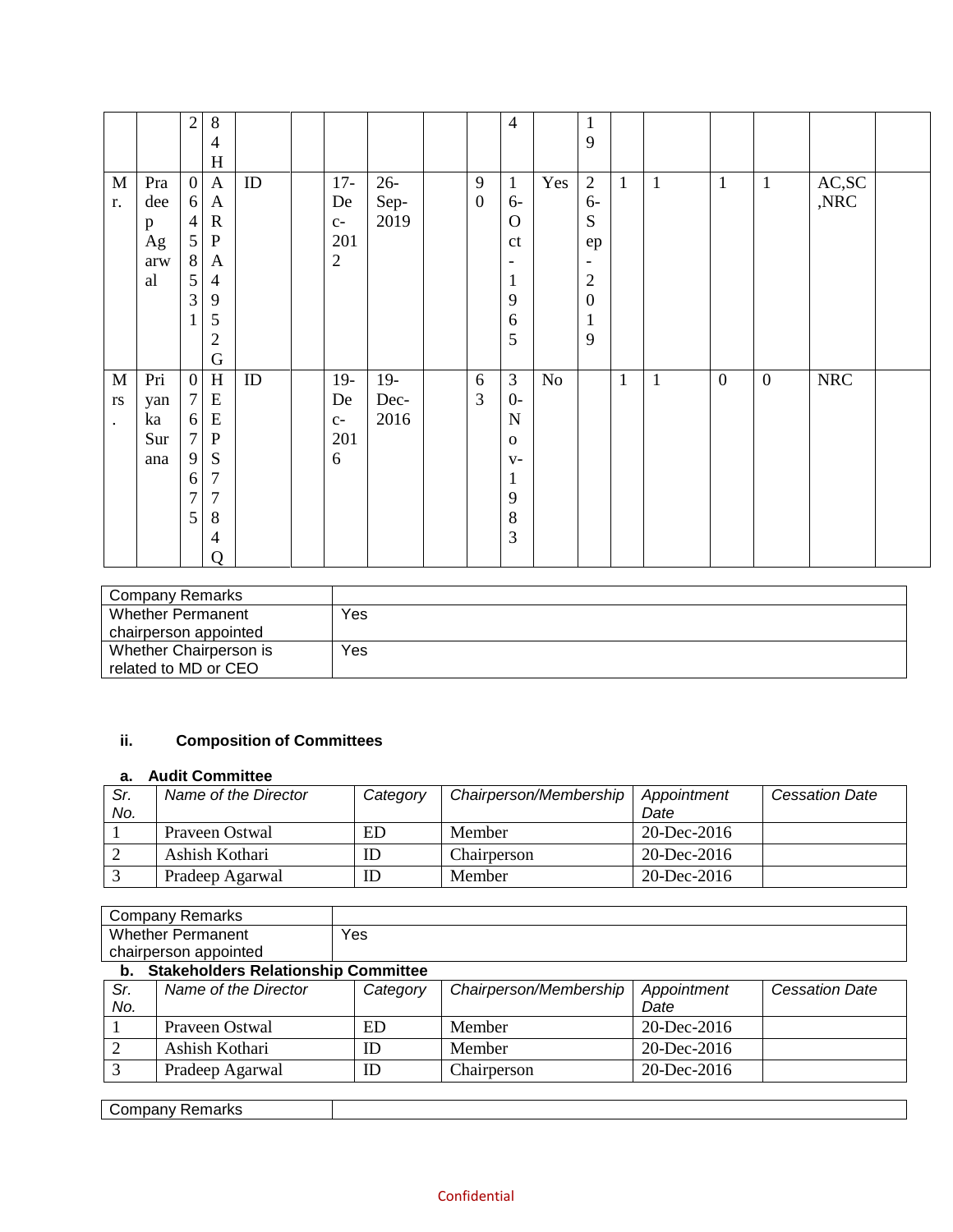| <b>A</b> <i>A II</i><br>w<br>.<br>.<br>ادعا<br>ווטו<br>$\sim$ $\sim$ $\sim$ $\sim$ $\sim$ $\sim$ | Yes |
|--------------------------------------------------------------------------------------------------|-----|
| $\sim$<br>uter.<br>nır<br>sor<br>nı<br>. .<br>.<br>ື                                             |     |

## **c. Risk Management Committee**

| . <i>ا</i> ت | Name of the Director | Categorv | Chairperson/Membership | Appointment | <i><b>Cessation Date</b></i> |
|--------------|----------------------|----------|------------------------|-------------|------------------------------|
| No.          |                      |          |                        | Date        |                              |

| <sup>.</sup> Remarks<br>Company |    |
|---------------------------------|----|
| <b>Whether Permanent</b>        | No |
| chairperson appointed           |    |

#### **d. Nomination and Remuneration Committee**

| Sr. | Name of the Director | Category | Chairperson/Membership | Appointment       | <b>Cessation Date</b> |
|-----|----------------------|----------|------------------------|-------------------|-----------------------|
| No. |                      |          |                        | Date              |                       |
|     | Ashish Kothari       | ID       | Member                 | $20 - Dec - 2016$ |                       |
|     | Pradeep Agarwal      | ID       | Chairperson            | $20$ -Dec-2016    |                       |
|     | Priyanka Surana      | ID       | Member                 | $20 - Dec - 2016$ |                       |

| Company Remarks          |     |
|--------------------------|-----|
| <b>Whether Permanent</b> | Yes |
| chairperson appointed    |     |

# iii. **Meeting of Board of Directors**

| Date(s) of Meeting<br>(if any) in the<br>previous quarter | Date(s) of Meeting<br>(if any) in the<br>relevant quarter | Whether<br>requirement of<br>Quorum met | Number of<br><b>Directors present</b> | <b>Number of Independent</b><br><b>Directors present</b> |
|-----------------------------------------------------------|-----------------------------------------------------------|-----------------------------------------|---------------------------------------|----------------------------------------------------------|
| 16-Oct-2021                                               | $10$ -Jan-2022                                            | Yes                                     |                                       |                                                          |
| 29-Oct-2021                                               | 02-Feb-2022                                               | Yes                                     |                                       |                                                          |
| $10$ -Dec-2021                                            | 04-Mar-2022                                               | Yes                                     |                                       |                                                          |
|                                                           |                                                           |                                         |                                       |                                                          |
|                                                           |                                                           |                                         |                                       |                                                          |
|                                                           |                                                           |                                         |                                       |                                                          |

| Company Remarks               |    |
|-------------------------------|----|
| Maximum gap between any       | 30 |
| two consecutive (in number of |    |
| days)                         |    |

# iv. **Meeting of Committees**

| Name of the<br><b>Committee</b> | Date(s) of<br>meeting during<br>of the committee<br>in the previous<br>quarter | Date(s) of<br>meeting of the<br>committee in the<br>relevant quarter | Whether<br>requirement<br>of Quorum<br>met (Yes/No) | Number of<br><b>Directors</b><br>present | <b>Number of</b><br>independent<br>directors<br>present |
|---------------------------------|--------------------------------------------------------------------------------|----------------------------------------------------------------------|-----------------------------------------------------|------------------------------------------|---------------------------------------------------------|
| <b>Audit Committee</b>          | 29-Oct-2021                                                                    | 02-Feb-2022                                                          | Yes                                                 |                                          |                                                         |
| <b>Stakeholders</b>             | 29-Oct-2021                                                                    | 02-Feb-2022                                                          | Yes                                                 |                                          | ာ                                                       |
| Relationship                    |                                                                                |                                                                      |                                                     |                                          |                                                         |
| Committee                       |                                                                                |                                                                      |                                                     |                                          |                                                         |

| ---<br>$\sim$<br>uvar<br>rial NS               |    |
|------------------------------------------------|----|
| aac<br>Ma.<br>anv<br>`axımum<br>between<br>. . | 95 |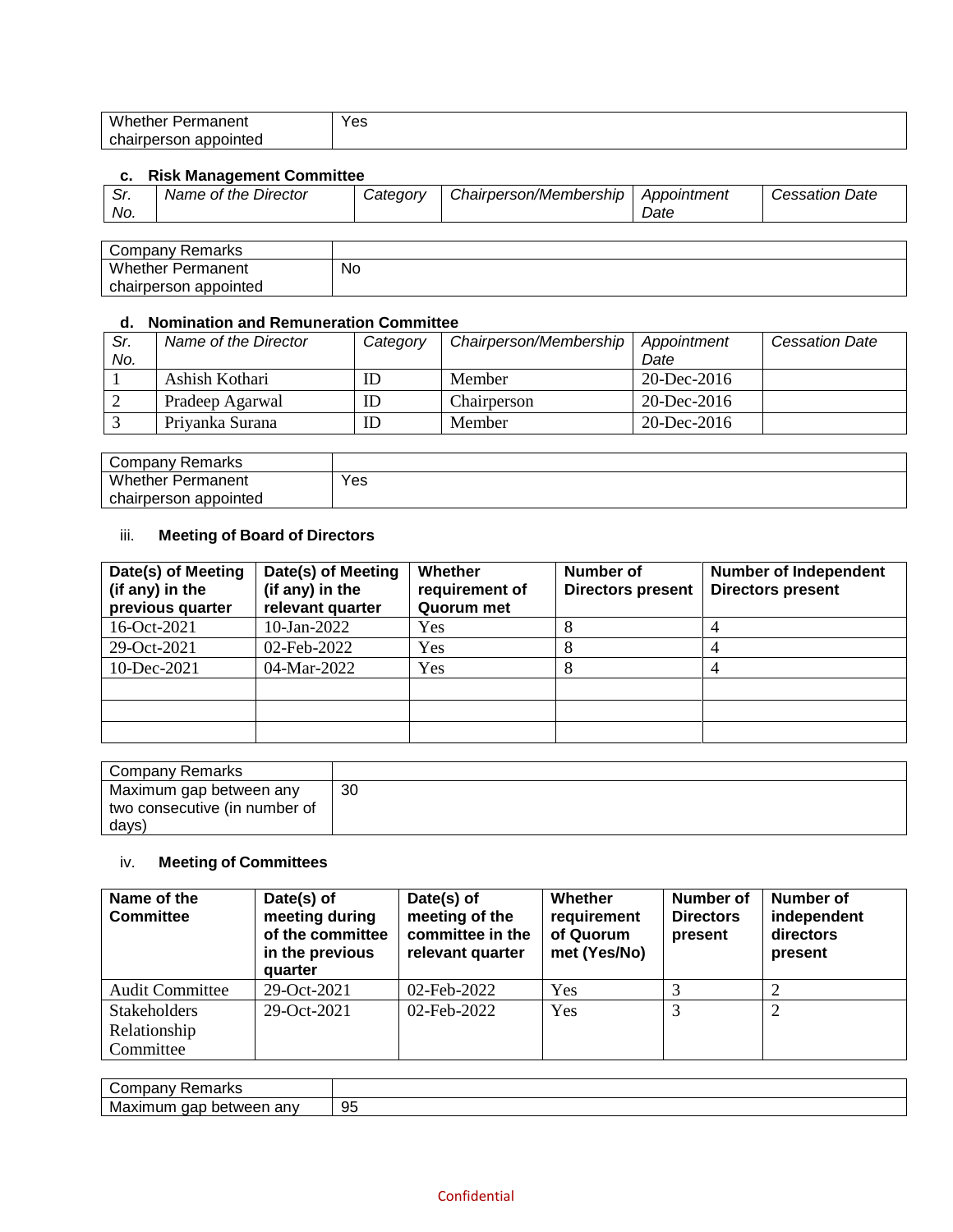| two consecutive (in number of |  |
|-------------------------------|--|
| days) [Only for Audit         |  |
| Committeel                    |  |

#### v. **Related Party Transactions**

| <b>Subject</b>                                                                                            | <b>Compliance status</b><br>(Yes/No/NA) | <b>Remark</b> |
|-----------------------------------------------------------------------------------------------------------|-----------------------------------------|---------------|
| Whether prior approval of audit committee obtained                                                        | Yes                                     |               |
| Whether shareholder approval obtained for material RPT                                                    | Not Applicable                          |               |
| Whether details of RPT entered into pursuant to omnibus<br>approval have been reviewed by Audit Committee | Yes                                     |               |

| Disclosure of notes on related  |  |
|---------------------------------|--|
| party transactions and          |  |
| Disclosure of notes of material |  |
| related party transactions      |  |

### **VI. Affirmations**

- 1. The composition of Board of Directors is in terms of SEBI (Listing obligations and disclosure requirements) Regulations, 2015. - **Yes**
- 2. The composition of the following committees is in terms of SEBI(Listing obligations and disclosure requirements) Regulations, 2015
	- a. Audit Committee **Yes**
	- b. Nomination & remuneration committee **Yes**
	- c. Stakeholders relationship committee **Yes**
	- d. Risk management committee (applicable to the top 100 listed entities) **- Not applicable**
- 3. The committee members have been made aware of their powers, role and responsibilities as specified in SEBI (Listing obligations and disclosure requirements) Regulations, 2015. **- Yes**
- 4. The meetings of the board of directors and the above committees have been conducted in the manner as specified in SEBI (Listing obligations and disclosure requirements) Regulations, 2015.**- Yes**
- 5. a. This report and/or the report submitted in the previous quarter has been placed before Board of Directors. **- Yes**

b. Any comments/observations/advice of Board of Directors may be mentioned here:

| Name               | <b>Sunil Kothari</b>           |
|--------------------|--------------------------------|
| <b>Designation</b> | <b>Chief Financial Officer</b> |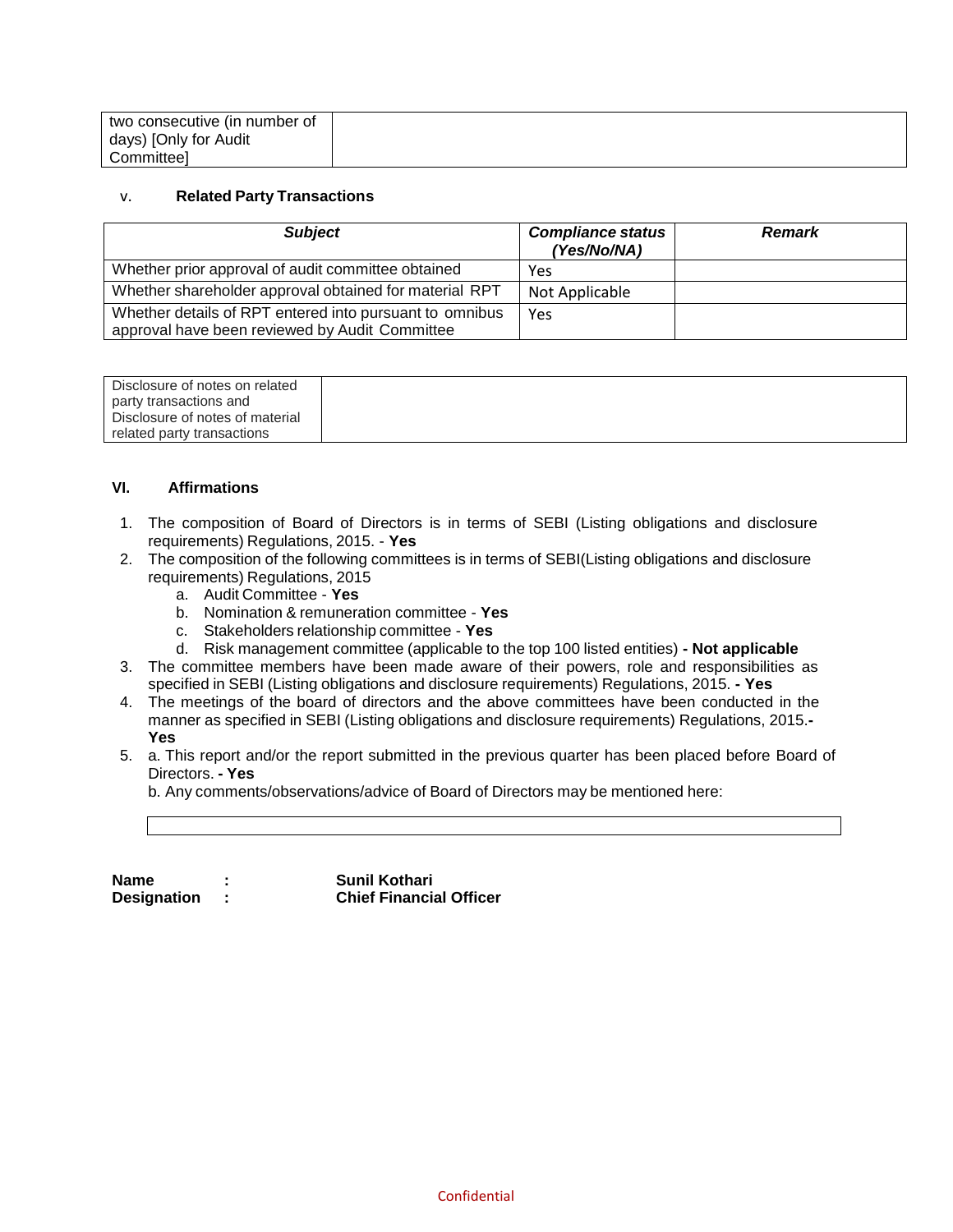### **ANNEXURE II**

#### **Format to be submitted by listed entity at the end of the financial year (for the whole of financial year)**

| I. Disclosure on website in terms of Listing Regulations |            |                   |  |                        |  |                        |  |
|----------------------------------------------------------|------------|-------------------|--|------------------------|--|------------------------|--|
| <b>Item</b>                                              |            | <b>Complianc</b>  |  | <b>Company Remark</b>  |  | Website                |  |
|                                                          |            | e status          |  |                        |  |                        |  |
| As per regulation 46(2) of the LODR:                     |            |                   |  |                        |  |                        |  |
| Details of business                                      | Yes        |                   |  |                        |  | https://www.krishnapho |  |
| Terms and conditions of appointment of                   | Yes        |                   |  |                        |  | https://www.krishnapho |  |
| Composition of various committees of                     | Yes        |                   |  |                        |  | https://www.krishnapho |  |
| Code of conduct of board of directors and                | Yes        |                   |  |                        |  | https://www.krishnapho |  |
| Details of establishment of vigil mechanism/Yes          |            |                   |  |                        |  | https://www.krishnapho |  |
| Criteria of making payments to non-                      | Yes        |                   |  |                        |  | https://www.krishnapho |  |
| Policy on dealing with related party                     | Yes        |                   |  |                        |  | https://www.krishnapho |  |
| Policy for determining 'material' subsidiaries Yes       |            |                   |  |                        |  | https://www.krishnapho |  |
| Details of familiarization programs imparted Yes         |            |                   |  |                        |  | https://www.krishnapho |  |
| Email address for grievance redressal and                | Yes        |                   |  |                        |  | https://www.krishnapho |  |
| other relevant details entity who are                    |            |                   |  |                        |  | ccham com/grievances   |  |
| Contact information of the designated                    | Yes        |                   |  |                        |  | https://www.krishnapho |  |
| <b>Financial results</b>                                 | Yes        |                   |  |                        |  | https://www.krishnapho |  |
| Shareholding pattern                                     | Yes        |                   |  |                        |  | https://www.krishnapho |  |
| Details of agreements entered into with the              | <b>Not</b> |                   |  |                        |  |                        |  |
| media companies and/or their associates                  |            | Applicable        |  |                        |  |                        |  |
| Schedule of analyst or institutional investor<br>Yes     |            |                   |  |                        |  | https://www.krishnapho |  |
| meet and presentations madeby the listed                 |            |                   |  |                        |  | <u>scham cam</u>       |  |
| New name and the old name of the listed                  | Not        |                   |  |                        |  |                        |  |
| Advertisements as per regulation 47 (1)                  | Yes        |                   |  |                        |  | https://www.krishnapho |  |
| Credit rating or revision in credit rating               | Yes        |                   |  |                        |  | https://www.krishnapho |  |
| Separate audited financial statements of                 | Not        |                   |  |                        |  |                        |  |
| As per other regulations of the LODR:                    |            |                   |  |                        |  |                        |  |
| Whether company has provided information                 |            |                   |  |                        |  | https://www.krishnapho |  |
| under separate section on its website as                 | Yes        |                   |  |                        |  | schem.com              |  |
| per Regulation 46(2)                                     |            |                   |  |                        |  |                        |  |
| Materiality Policy as per Regulation 30                  | Yes        |                   |  |                        |  | https://www.krishnapho |  |
| Dividend Distribution policy as per                      | <b>Not</b> |                   |  |                        |  |                        |  |
| It is certified that these contents on the               | Yes        |                   |  |                        |  | https://www.krishnapho |  |
| <b>II Annual Affirmations</b>                            |            |                   |  |                        |  |                        |  |
| <b>Particulars</b>                                       |            | <b>Regulation</b> |  | <b>Compl</b>           |  | Company                |  |
|                                                          |            | <b>Number</b>     |  | iance<br><b>status</b> |  | Remark                 |  |
| Independent director(s) have been                        |            | 16(1)(b) & 25(6)  |  |                        |  |                        |  |
| appointed in terms of specified criteria of              |            |                   |  | Yes                    |  |                        |  |
| 'independence' and/or 'eligibility'                      |            |                   |  |                        |  |                        |  |
| <b>Board composition</b>                                 |            | $17(1), 17(1A)$ & |  | Yes                    |  |                        |  |
|                                                          |            | 17(1B)            |  |                        |  |                        |  |
| Meeting of Board of directors                            |            | 17(2)             |  | Yes                    |  |                        |  |
| Quorum of Board meeting                                  |            | 17(2A)            |  | Yes                    |  |                        |  |
| <b>Review of Compliance Reports</b>                      |            | 17(3)             |  | Yes                    |  |                        |  |
| Plans for orderly succession for                         |            | 17(4)             |  | Yes                    |  |                        |  |
| appointments                                             |            |                   |  |                        |  |                        |  |
| Code of Conduct                                          |            | 17(5)             |  | Yes                    |  |                        |  |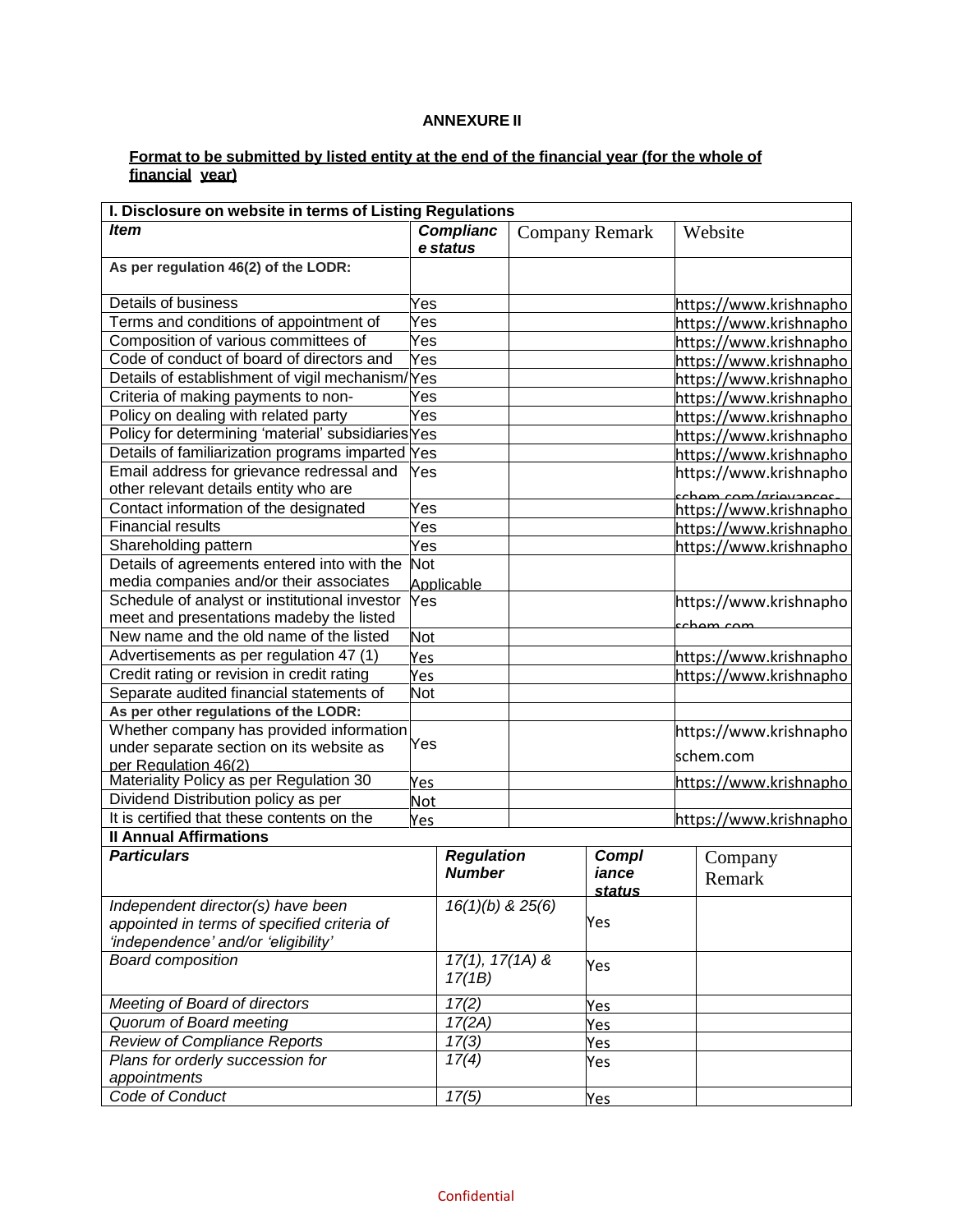| Fees/compensation                              | $\overline{17(6)}$    | Yes                   |  |
|------------------------------------------------|-----------------------|-----------------------|--|
| Minimum Information                            | 17(7)                 | Yes                   |  |
| Compliance Certificate                         | 17(8)                 | Yes                   |  |
| Risk Assessment & Management                   | 17(9)                 | Yes                   |  |
| Performance Evaluation of Independent          | 17(10)                | Yes                   |  |
| <b>Directors</b>                               |                       |                       |  |
| Recommendation of Board                        | 17(11)                | Yes                   |  |
| Maximum number of directorship                 | 17A                   | Yes                   |  |
| <b>Composition of Audit Committee</b>          | 18(1)                 | Yes                   |  |
| <b>Meeting of Audit Committee</b>              | 18(2)                 | Yes                   |  |
| Composition of nomination & remuneration       | $19(1)$ & (2)         | Yes                   |  |
| committee                                      |                       |                       |  |
| Quorum of Nomination and Remuneration          |                       | Yes                   |  |
| Committee meeting                              | 19(2A)                |                       |  |
| Meeting of nomination & remuneration           |                       | Yes                   |  |
| committee                                      | 19(3A)                |                       |  |
| <b>Composition of Stakeholder Relationship</b> | $20(1)$ , $20(2)$ and | Yes                   |  |
| Committee                                      | 20(2A)                |                       |  |
| Meeting of stakeholder relationship            |                       | Yes                   |  |
| committee                                      | 20(3A)                |                       |  |
| Composition and role of risk management        | 21(1), (2), (3), (4)  | Not Applicable        |  |
| committee                                      |                       |                       |  |
| Meeting of Risk Management Committee           |                       | Not Applicable        |  |
|                                                | 22                    |                       |  |
| Vigil Mechanism                                | $\overline{22}$       | Yes                   |  |
| Policy for related party Transaction           | 23(1), (1A), (5), (6) | Yes                   |  |
| Prior or Omnibus approval of Audit             | 23(2), (3)            | Yes                   |  |
| Committee for all related party                |                       |                       |  |
| Approval for material related party            | 23(4)                 | Yes                   |  |
| transactions                                   |                       |                       |  |
| Disclosure of related party transactions on    | 23(9)                 | Yes                   |  |
| consolidated basis                             |                       |                       |  |
| Composition of Board of Directors of           | 24(1)                 | Not Applicable        |  |
| unlisted material Subsidiary                   |                       |                       |  |
| <b>Other Corporate Governance</b>              | 24(2), (3), (4), (5)  | Not Applicable        |  |
| requirements with respect to subsidiary of     | &(6)                  |                       |  |
| Annual Secretarial Compliance Report           |                       | Yes                   |  |
|                                                | 24(A)                 |                       |  |
| Alternate Director to Independent Director     | 25(1)                 | Not Applicable        |  |
| <b>Maximum Tenure</b>                          |                       |                       |  |
|                                                | 25(2)                 | Yes                   |  |
| Meeting of independent directors               | $25(3)$ & $(4)$       | Yes                   |  |
| Familiarization of independent directors       | 25(7)                 | Yes                   |  |
| Declaration from Independent Director          | $25(8)$ & $(9)$       |                       |  |
| D & O Insurance for Independent                | 25(10)                | Yes<br>Not Applicable |  |
| Memberships in Committees                      | 26(1)                 | Yes                   |  |
| Affirmation with compliance to code of         | 26(3)                 |                       |  |
| conduct from members of Board of               |                       |                       |  |
| <b>Directors and Senior management</b>         |                       | Yes                   |  |
| personnel                                      |                       |                       |  |
| Disclosure of Shareholding by Non-             | 26(4)                 | Yes                   |  |
| <b>Executive Directors</b>                     |                       |                       |  |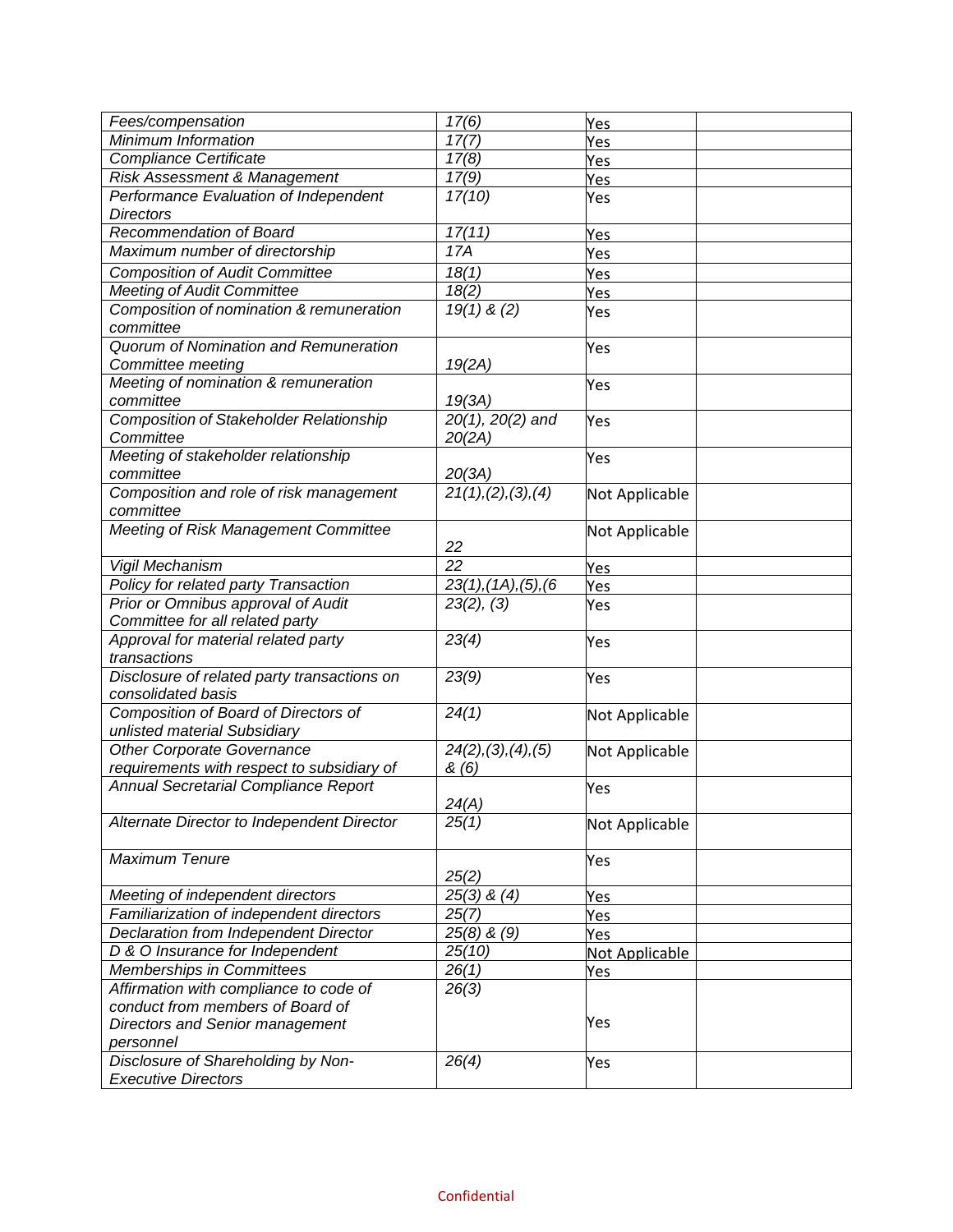| Policy with respect to Obligations of<br>directors and senior management | 26(2) & 26(5) | <b>Yes</b> |  |
|--------------------------------------------------------------------------|---------------|------------|--|
|                                                                          |               |            |  |
| Other Information                                                        |               |            |  |

# **III Affirmations:**

The Listed Entity has approved Material Subsidiary Policy and the Corporate Governance requirements with respect to subsidiary of Listed Entity have been complied. **- Yes**

| <b>Other Information</b> |  |
|--------------------------|--|

| Name               | <b>Sunil Kothari</b>           |
|--------------------|--------------------------------|
| <b>Designation</b> | <b>Chief Financial Officer</b> |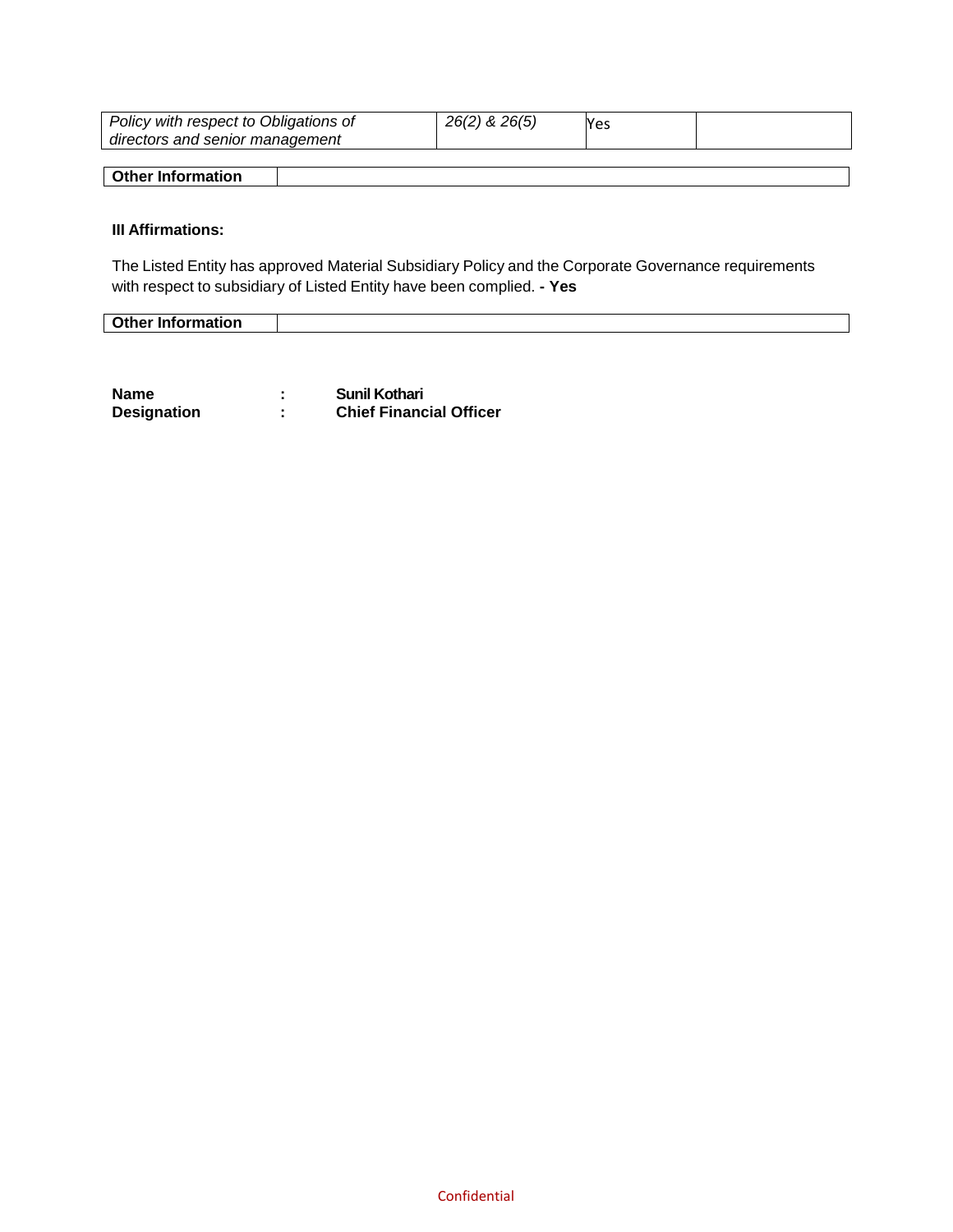| <b>ANNEXURE IV</b>                                                                             |                                                                      |                                                                                                           |                                                                |                                                                        |                                                                      |                                                                                                        |                                                             |
|------------------------------------------------------------------------------------------------|----------------------------------------------------------------------|-----------------------------------------------------------------------------------------------------------|----------------------------------------------------------------|------------------------------------------------------------------------|----------------------------------------------------------------------|--------------------------------------------------------------------------------------------------------|-------------------------------------------------------------|
| %symbol%                                                                                       |                                                                      |                                                                                                           | %companyName%                                                  |                                                                        |                                                                      | %quarterEnded%                                                                                         |                                                             |
| (A) Any loan or any other form of debt advanced by the listed entity directly or indirectly to |                                                                      |                                                                                                           |                                                                |                                                                        |                                                                      |                                                                                                        |                                                             |
| Aggregate amount advanced during six months                                                    |                                                                      |                                                                                                           | Balance outstanding at the end of six months                   |                                                                        |                                                                      |                                                                                                        |                                                             |
| Promoter or<br>any other<br>entity<br>controlled by<br>them                                    | Promoter<br>Group or<br>any other<br>entity<br>controlled<br>by them | <b>Directors</b><br><i>(including</i><br>relatives)<br>or any<br>other<br>entity<br>controlled<br>by them | <b>KMPs or</b><br>any other<br>entity<br>controlled<br>by them | Promot<br>er or<br>any<br>other<br>entity<br>controll<br>ed by<br>them | Promoter<br>Group or<br>any other<br>entity<br>controlled<br>by them | <b>Directors</b><br><i>(including</i><br>relatives) or<br>any other<br>entity<br>controlled by<br>them | <b>KMPs or any</b><br>other entity<br>controlled by<br>them |
| 0                                                                                              | 605                                                                  | 0                                                                                                         | 0                                                              | $\Omega$                                                               | $\Omega$                                                             | $\Omega$                                                                                               | $\Omega$                                                    |

**(B) Any guarantee/ comfort letter (by whatever name called) provided by the listed entity directly or indirectly, in connection with any loan(s) or any other form of debt availed by:**

| <b>Entity</b>                                                                                            | Type (guarantee, comfort letter<br>etc.) | Aggregate amount of<br>issuance during six<br>months | <b>Balance outstanding at the</b><br>end of six months (taking into<br>account any invocation) |
|----------------------------------------------------------------------------------------------------------|------------------------------------------|------------------------------------------------------|------------------------------------------------------------------------------------------------|
| Promoter<br><b>or</b><br>other<br>any<br>entity<br>controlled<br>by<br>them                              | $\Omega$                                 | $\mathbf 0$                                          | $\mathbf 0$                                                                                    |
| Promoter<br>Group or any<br>other<br>entity<br>controlled<br>by<br>them                                  | $\Omega$                                 | $\mathbf 0$                                          | 0                                                                                              |
| <b>Directors</b><br>(including<br>relatives)<br>or<br>other<br>any<br>entity<br>controlled<br>by<br>them | $\mathbf 0$                              | $\mathbf 0$                                          | 0                                                                                              |
| KMPs or any<br>other<br>entity<br>controlled<br>by<br>them                                               | $\overline{0}$                           | $\mathbf 0$                                          | 0                                                                                              |

**(C) Any security provided by the listed entity directly or indirectly, in connection with any loan(s) or any other form of debt availed by:**